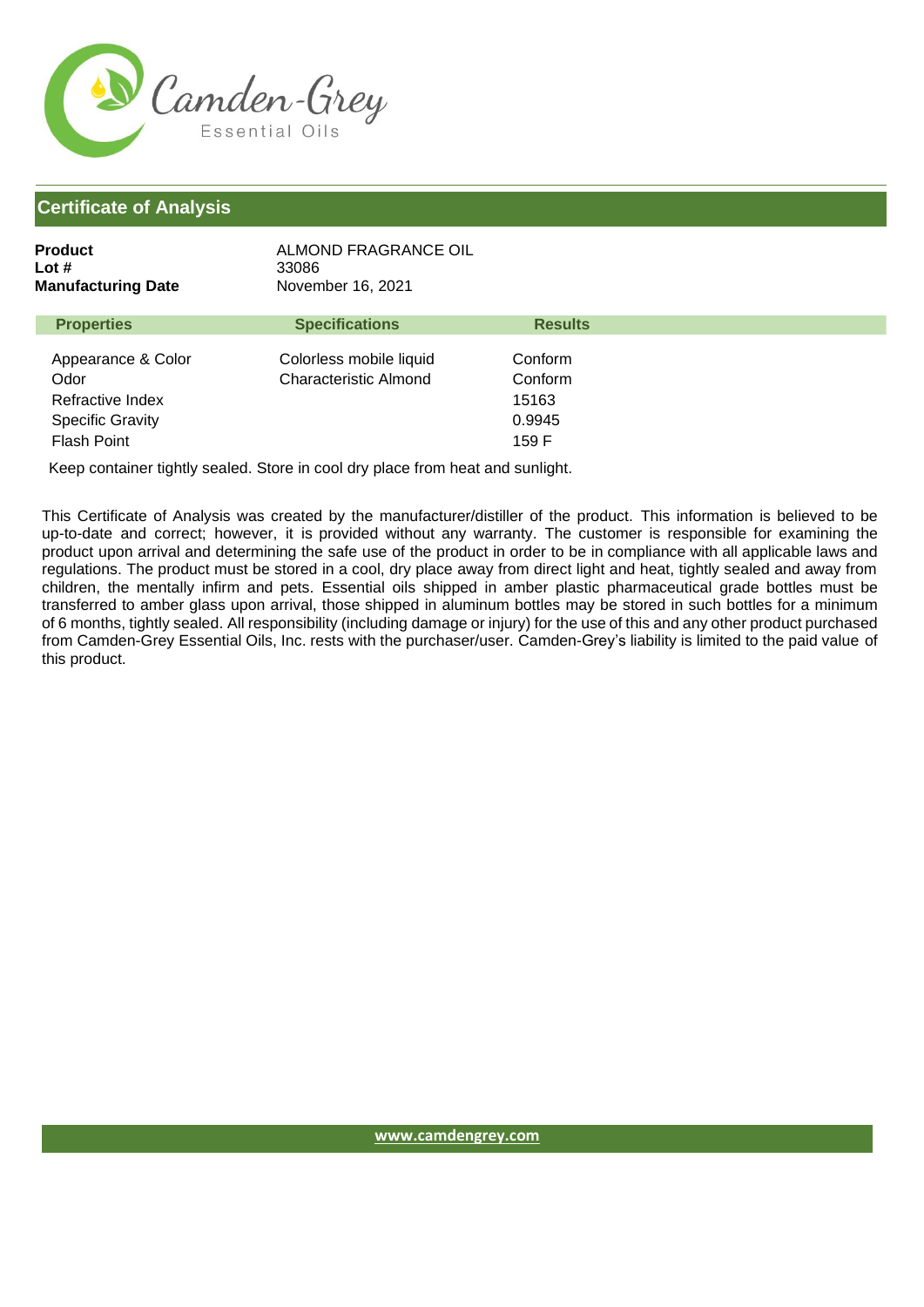

| Product    | ALMOND FRAGRANCE OIL |
|------------|----------------------|
| Lot #      | 31238                |
| Shelf Life | 1.5 years            |
|            |                      |

| <b>Properties</b>  | <b>Specifications</b>        | <b>Results</b> |
|--------------------|------------------------------|----------------|
| Appearance & Color | Colorless mobile liquid      | Conform        |
| Odor               | <b>Characteristic Almond</b> | Conform        |
| Refractive Index   |                              | 1.5158         |
| Specific Gravity   |                              | 0.9944         |
| <b>Flash Point</b> |                              | ~159 F         |

Keep container tightly sealed. Store in cool dry place from heat and sunlight.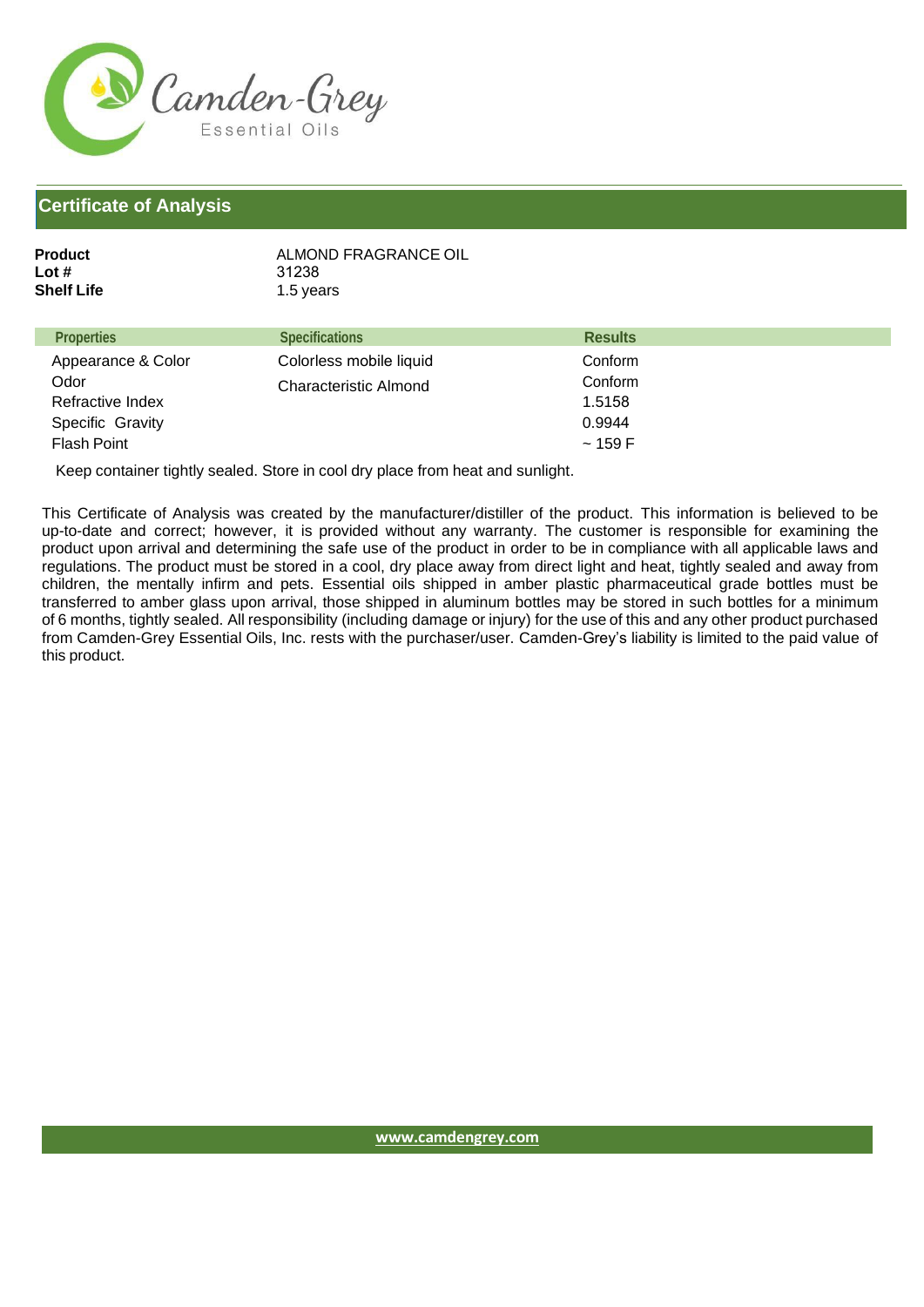

| Product    | ALMOND FRAGRANCE OIL |
|------------|----------------------|
| Lot #      | 23681                |
| Shelf Life | 1.5 years            |
|            |                      |

| <b>Properties</b>  | <b>Specifications</b>        | <b>Results</b> |
|--------------------|------------------------------|----------------|
| Appearance & Color | Colorless mobile liquid      | Conform        |
| Odor               | <b>Characteristic Almond</b> | Conform        |
| Refractive Index   |                              | 1.5169         |
| Specific Gravity   |                              | 0.994          |
| Flash Point        |                              | ~159 F         |

Keep container tightly sealed. Store in cool dry place from heat and sunlight.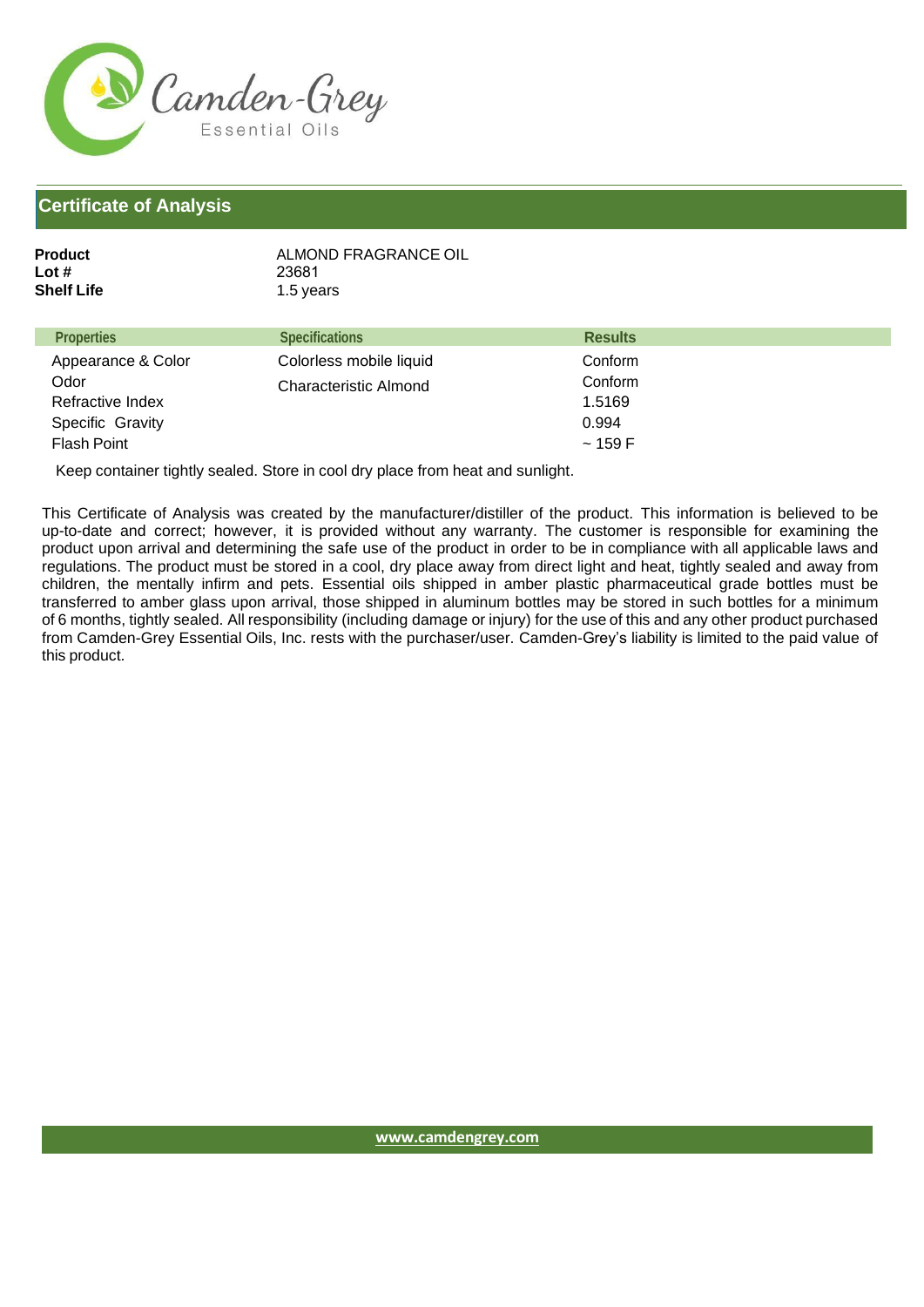

| Product    | ALMOND FRAGRANCE OIL |
|------------|----------------------|
| Lot #      | 20037                |
| Shelf Life | 1.5 years            |
|            |                      |

| <b>Properties</b>  | <b>Specifications</b> | <b>Results</b> |
|--------------------|-----------------------|----------------|
| Appearance & Color | <b>Colorless</b>      | Conform        |
| Odor               | Characteristic Almond | Conform        |
| Refractive Index   |                       | 1.5152         |
| Specific Gravity   |                       | 0.994          |
| Flash Point        |                       | ~159 F         |

Keep container tightly sealed. Store in cool dry place from heat and sunlight.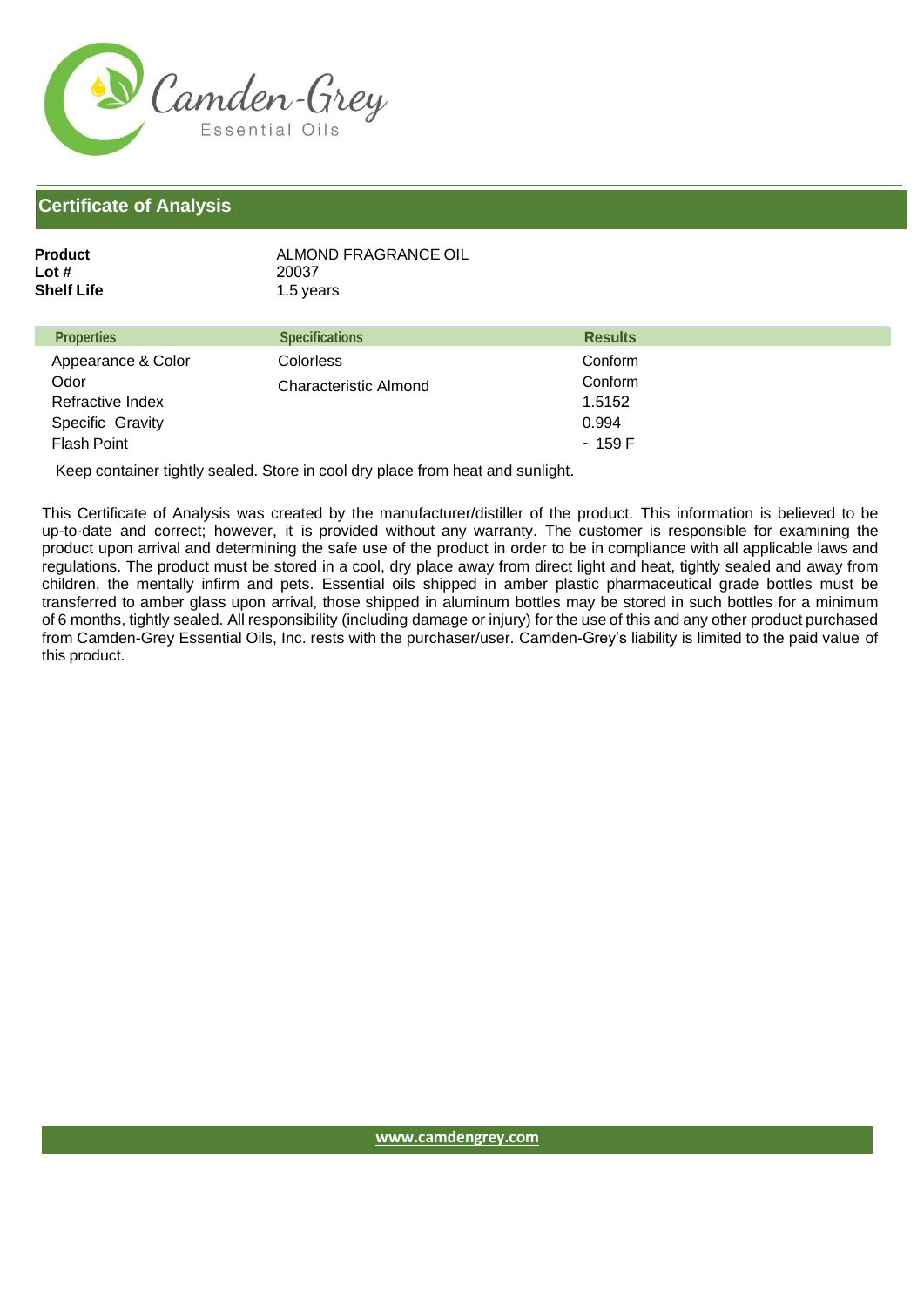

| ALMOND FRAGRANCE OIL |
|----------------------|
| 16639                |
| 1.5 years            |
|                      |

| <b>Properties</b>  | <b>Specifications</b> | <b>Results</b> |
|--------------------|-----------------------|----------------|
| Appearance & Color | <b>Colorless</b>      | Conform        |
| Odor               | Characteristic Almond | Conform        |
| Refractive Index   |                       | 1.5162         |
| Specific Gravity   |                       | 0.994          |
| <b>Flash Point</b> |                       | ~159 F         |

Keep container tightly sealed. Store in cool dry place from heat and sunlight.